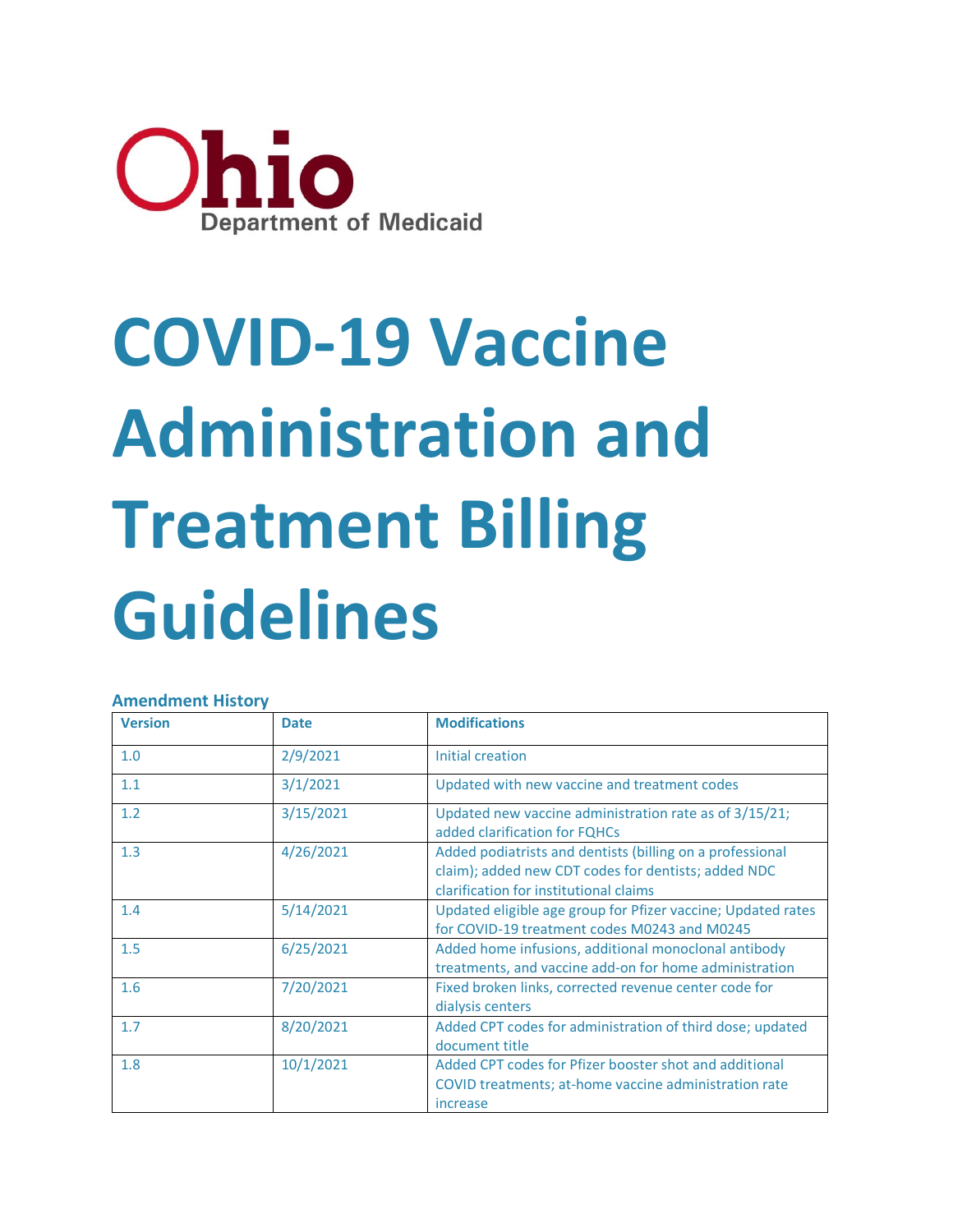## COVID-19 Vaccine Administration

#### THE OHIO DEPARTMENT OF MEDICAID

The Ohio Department of Medicaid (ODM) has been working closely with the Ohio Department of Health (ODH) to provide uniform information regarding the COVID-19 vaccine and its distribution to Ohioans. These guidelines are being provided to assist eligible enrolled providers with billing for administering the vaccine to Medicaid covered individuals.

Providers of vaccine administration must enroll as an Ohio Medicaid provider to receive payment from our programs. The provider enrollment application can be completed online here: [https://portal.ohmits.com/Public/Providers/Enrollment/tabId/83/Default.aspx.](https://gcc02.safelinks.protection.outlook.com/?url=https%3A%2F%2Fportal.ohmits.com%2FPublic%2FProviders%2FEnrollment%2FtabId%2F83%2FDefault.aspx&data=04%7C01%7CNichole.small%40medicaid.ohio.gov%7C1180c79e24ec4e94ccdd08d93810fc84%7C50f8fcc494d84f0784eb36ed57c7c8a2%7C0%7C0%7C637602467862916702%7CUnknown%7CTWFpbGZsb3d8eyJWIjoiMC4wLjAwMDAiLCJQIjoiV2luMzIiLCJBTiI6Ik1haWwiLCJXVCI6Mn0%3D%7C1000&sdata=CpYRNCZYtV1ohudB8KsW4DPNJodaCLBd390yj04b4qU%3D&reserved=0) Questions about Ohio Medicaid provider enrollment, including checking on the status of an application, can be directed to 1-800- 686-1516. After dialing this number, follow the prompts for Provider Enrollment.

Coverage for administration of the COVID-19 vaccine is similar to existing vaccine administration services billed to Medicaid. Since the federal government is covering the full cost of the COVID-19 vaccine at this time, providers will not receive Medicaid payment for the vaccine itself. While providers will not receive payment for the vaccine product, they may still be required to report it on claims. Please refer to providerspecific instructions contained in this document for claim requirements. Once federally purchased doses are exhausted and providers need to purchase the vaccine on their own, ODM will reimburse for the vaccine product in addition to the administration.

For the duration of the public health emergency (PHE), Medicaid fee-for-service (FFS) and the Medicaid managed care plans (MCPs) will cover vaccine administration services with no cost-sharing responsibility for covered individuals. For members enrolled in an MCP, vaccine administration services must be billed to the MCP. To the greatest extent possible, Medicaid's FFS and MCP programs are aligning billing requirements for vaccine administration. For questions concerning managed care claim submission, providers should contact the appropriate MCP using the contact information provided below.

For members enrolled in a MyCare Ohio Plan (MCOP), the Centers for Medicare and Medicaid Services (CMS) will process all claims for payment for vaccine administration services under Part B original Medicare. (For more information, please visit https://www.cms.gov/medicare/covid-19/medicare-billingcovid-19-vaccine-shot-administration)

Information concerning ODM's response to COVID-19 will continue to be updated on our website: [https://medicaid.ohio.gov/COVID/ODM-Emergency-Telehealth.](https://medicaid.ohio.gov/COVID/ODM-Emergency-Telehealth)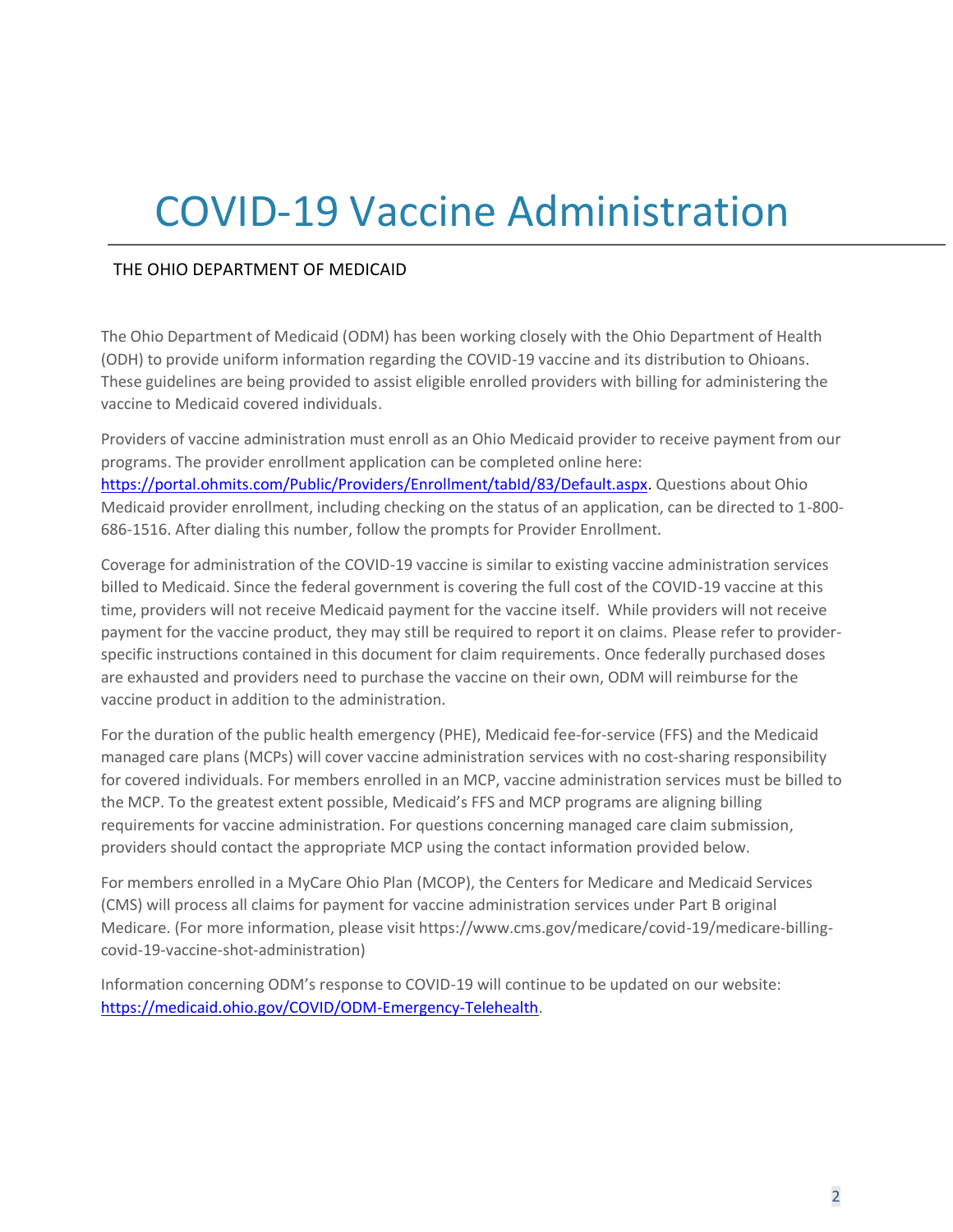| <b>COVID-19 Vaccine Services</b>                        |                       |                       |                                   |                                                                                                 |
|---------------------------------------------------------|-----------------------|-----------------------|-----------------------------------|-------------------------------------------------------------------------------------------------|
| Manufacturer                                            | <b>Effective Date</b> | <b>Procedure Code</b> | <b>Description</b>                | Payment rate*                                                                                   |
|                                                         | 12/11/2020            | 91300                 | Vaccine                           | \$0.01                                                                                          |
| Pfizer                                                  | 12/11/2020            | 0001A                 | Administration of first           | \$16.94 (administered                                                                           |
| For individuals<br>12 and older<br>(as of<br>5/10/2021  |                       |                       | dose                              | before 3/15/2021)<br>\$37.98 (administered<br>3/15/2021 or<br>after)**                          |
| For individuals<br>16 and older<br>(through<br>5/9/2021 | 12/11/2020            | 0002A                 | Administration of second<br>dose  | \$28.39 (administered<br>before 3/15/2021)<br>\$37.98 (administered<br>3/15/2021 or<br>after)** |
|                                                         | 8/12/2021             | 0003A                 | Administration of third<br>dose   | \$37.98                                                                                         |
|                                                         | 9/22/2021             | 0004A                 | Administration of booster<br>dose | \$37.98                                                                                         |
|                                                         | 12/18/2020            | 91301                 | Vaccine                           | \$0.01                                                                                          |
| Moderna<br>For individuals<br>18 and older              | 12/18/2020            | 0011A                 | Administration of first<br>dose   | \$16.94 (administered<br>before 3/15/2021)<br>\$37.98 (administered<br>3/15/2021 or<br>after)** |
|                                                         | 12/18/2020            | 0012A                 | Administration of second<br>dose  | \$28.39 (administered<br>before 3/15/2021)<br>\$37.98 (administered<br>3/15/2021 or<br>after)** |
|                                                         | 8/12/2021             | 0013A                 | Administration of third<br>dose   | \$37.98                                                                                         |
| Janssen                                                 | 2/27/2021             | 91303                 | Vaccine                           | \$0.01                                                                                          |
| (Johnson &<br>Johnson)                                  | 2/27/2021             | 0031A                 | Administration of vaccine         | \$28.39 (administered<br>before 3/15/2021)                                                      |
| For individuals<br>18 and older                         |                       |                       |                                   | \$37.98 (administered<br>3/15/2021 or<br>after)**                                               |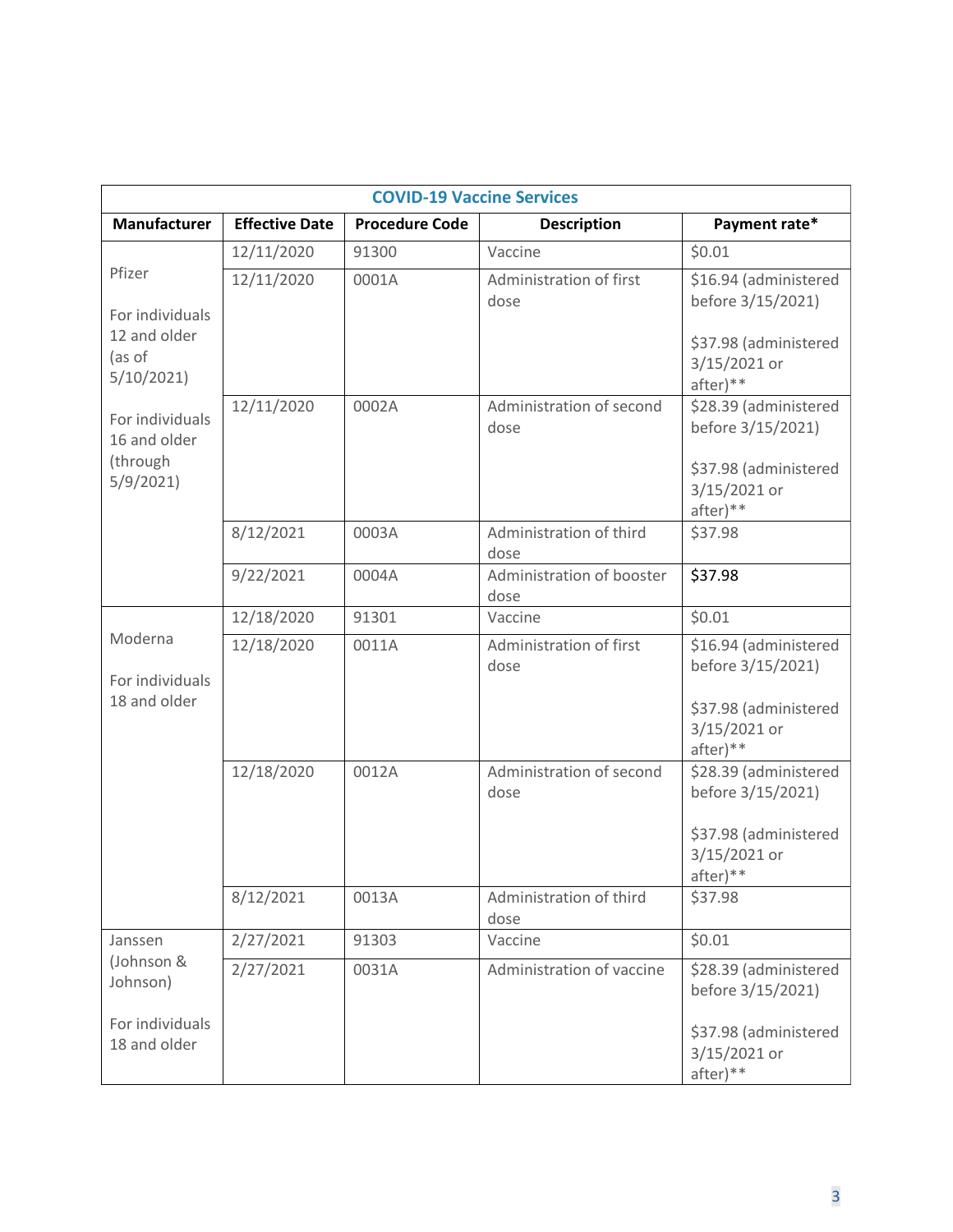| $M0201 + SY$  | COVID-19     | COVID-19          | 6/8/2021 | \$62.02 (administered |
|---------------|--------------|-------------------|----------|-----------------------|
| modifier (see | vaccine home | vaccine           |          | 10/1/2021 or          |
|               |              |                   |          |                       |
| further       | admin, per   | administration    |          | $after)$ ***          |
| information   | dose         | inside a          |          |                       |
| below)        |              | patient's home;   |          |                       |
|               |              | reported only     |          |                       |
|               |              | once per          |          |                       |
|               |              | individual home   |          |                       |
|               |              | per date of       |          |                       |
|               |              | service when      |          |                       |
|               |              | only COVID-19     |          |                       |
|               |              | vaccine           |          |                       |
|               |              | administration is |          |                       |
|               |              | performed at      |          |                       |
|               |              | the patient's     |          |                       |
|               |              | home.             |          |                       |

\*Payment rate differs for ASC, FQHC, and RHC providers

\*\*New rate effective in MITS as of 3/19/2021

\*\*\*New rate effective in MITS as of 10/12/2021

#### **Additional Payment for Administering the COVID-19 Vaccine in the Patient's Home**

Effective June 8, 2021, an additional payment amount for administering the COVID-19 vaccine in the home for certain patients is \$33.36 per dose.

This additional payment applies to the following situations:

- » The patient has difficulty leaving the home to get the vaccine
- » The patient is hard-to-reach because they have a disability or face clinical, socioeconomic, or geographical barriers to getting a COVID-19 vaccine in settings other than their home.
- » The patient faces challenges that significantly reduce their ability to get vaccinated outside the home, such as challenges with transportation, communication, or caregiving.

This add-on payment can only be rendered by an appropriate practitioner in the following locations, to be reported on claims using the appropriate place of service code:

- POS 04 Homeless shelter
- POS 12 Home
- POS 13 Assisted Living Facility
- POS 14 Group Home
- POS 16 Temporary Lodging
- POS 33 Custodial Care Facility
- » This additional payment amount for administering the COVID-19 vaccine is only payable when the sole purpose for the visit is to administer the COVID-19 vaccine. The additional payment is only made once per date of service per residence. The additional payment is payable in conjunction with each dose of a two-dose vaccine.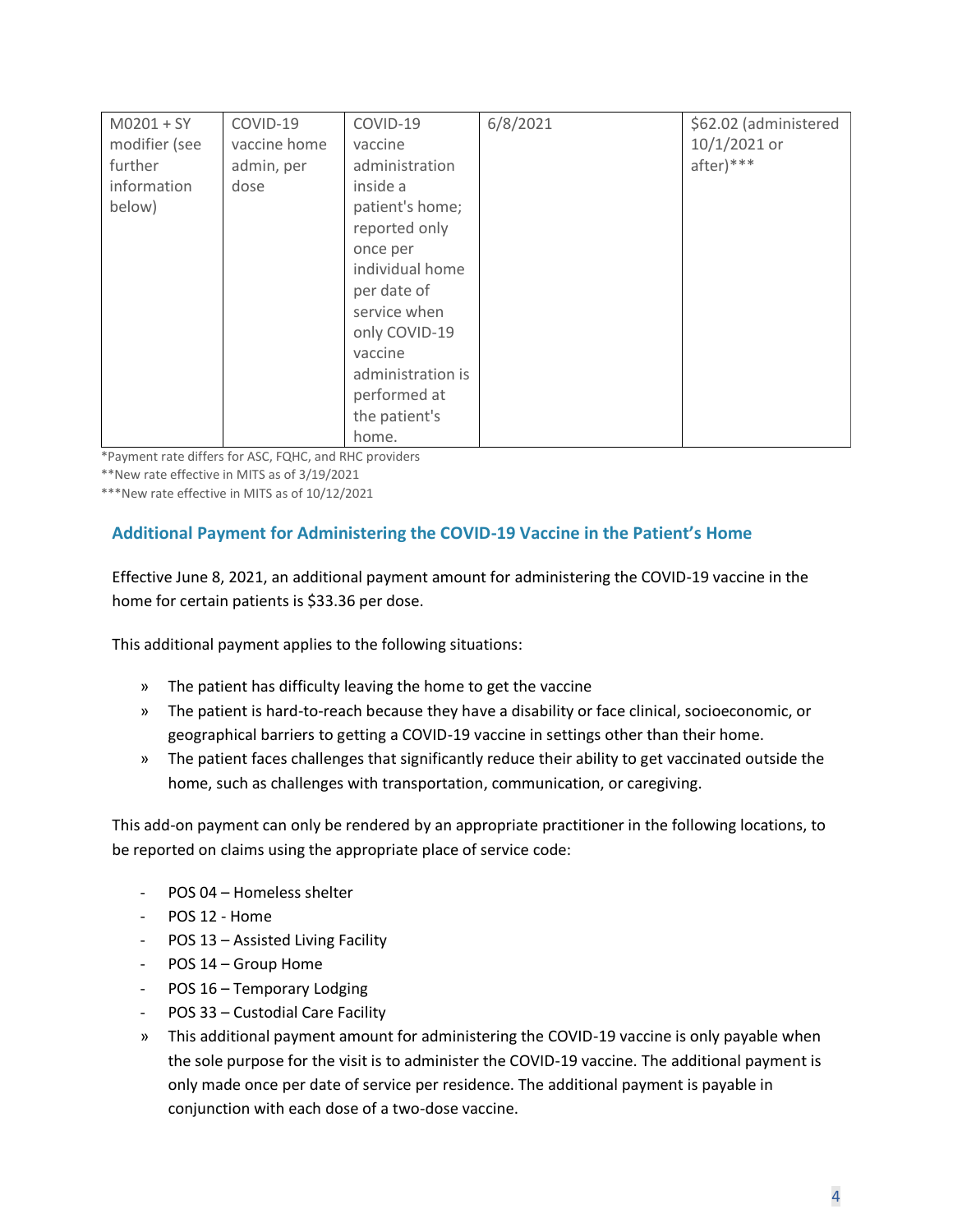## **Managed Care**

For the duration of the PHE, Medicaid FFS and managed care will cover vaccine administration at the rates set by Medicare with no cost-sharing. Medicaid managed care plans will cover vaccine administration for both in- and out-of-network providers as long as the provider is enrolled with ODM and bills in accordance with these guidelines.

As stated above, Medicare Part B is covering vaccine administration for MyCare members. More information is available on CMS' website: [https://www.cms.gov/medicare/covid-19/medicare-billing](https://www.cms.gov/medicare/covid-19/medicare-billing-covid-19-vaccine-shot-administration)[covid-19-vaccine-shot-administration.](https://www.cms.gov/medicare/covid-19/medicare-billing-covid-19-vaccine-shot-administration)

In most instances, managed care billing guidelines align with those for FFS outlined in subsequent sections. Please contact the MCPs directly for claim submission questions.

|                             | <b>Contact the MCP directly for claim submission questions:</b>      |  |  |  |
|-----------------------------|----------------------------------------------------------------------|--|--|--|
| <b>Buckeye</b>              | 866-296-8731                                                         |  |  |  |
|                             | https://www.buckeyehealthplan.com/providers/coronavirus-             |  |  |  |
|                             | information.html                                                     |  |  |  |
| <b>CareSource</b>           | 800-488-0134                                                         |  |  |  |
|                             | https://www.caresource.com/oh/providers/provider-portal/medicaid/    |  |  |  |
| <b>Molina</b>               | 855-322-4079                                                         |  |  |  |
|                             | https://www.molinahealthcare.com/providers/oh/medicaid/Pages/home.   |  |  |  |
|                             | aspx                                                                 |  |  |  |
| <b>Paramount (MCP only)</b> | 800-891-2542 https://www.paramounthealthcare.com/services/providers/ |  |  |  |
| <b>United Health Care</b>   | 800-600-9007                                                         |  |  |  |
|                             | https://www.uhcprovider.com/en/health-plans-by-state/ohio-health-    |  |  |  |
|                             | plans/oh-comm-plan-home.html?rfid=UHCCP                              |  |  |  |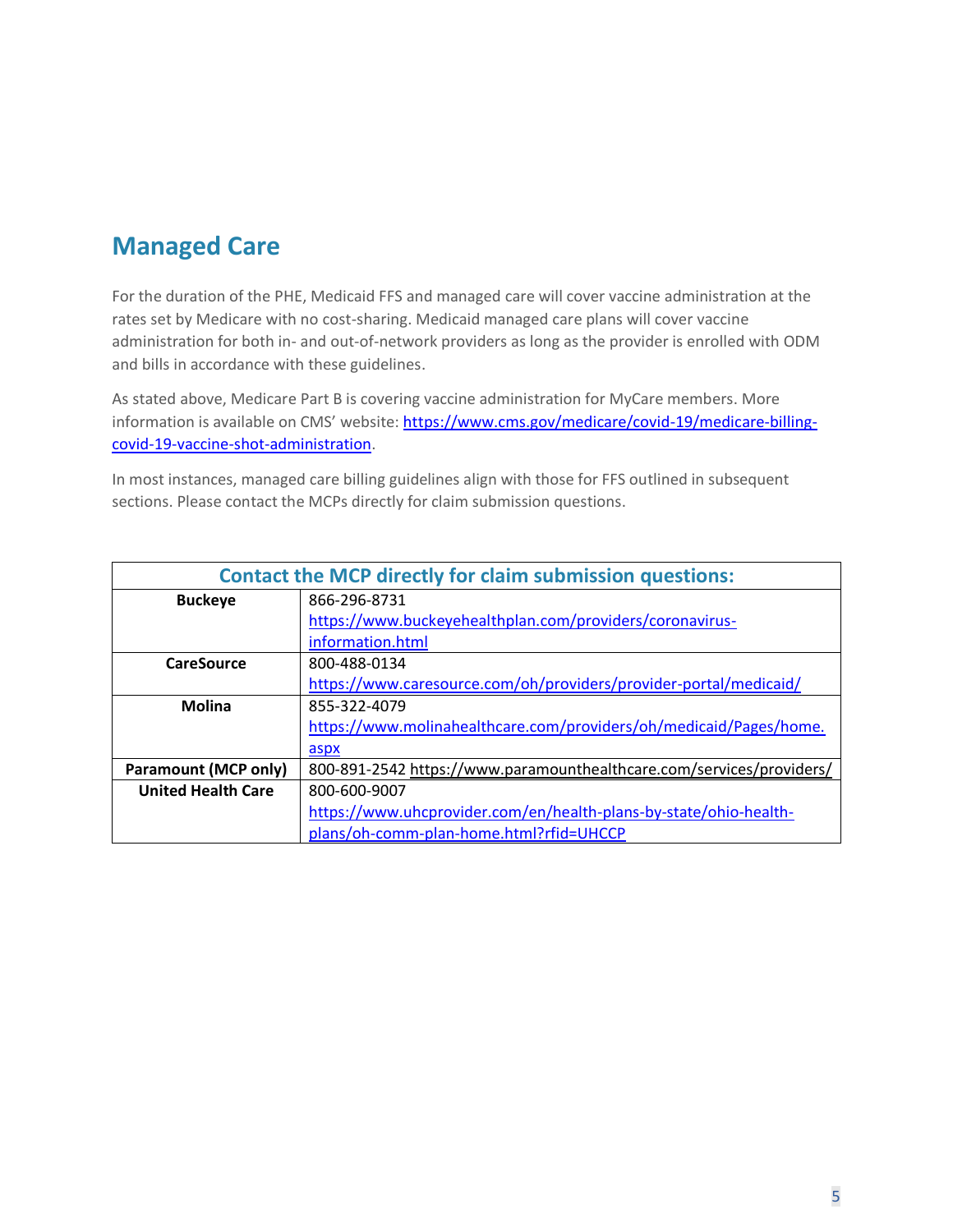## **Professional Claims**

Professional FFS claims should be submitted with the vaccine product code along with the administration code that corresponds with the vaccine provided. Since MITS cannot accept a detail on a claim with \$0.00 line charges, the line detail with the vaccine code should be submitted with \$.01 charge or higher; it will be reimbursed at \$.01. The rate paid and procedure codes for the vaccine administration is provided in the COVID-19 Vaccine Services table above.

More information about the COVID-19 CPT vaccine and immunization codes can be found here: [https://www.ama-assn.org/press-center/press-releases/ama-announces-vaccine-specific-cpt-codes](https://www.ama-assn.org/press-center/press-releases/ama-announces-vaccine-specific-cpt-codes-coronavirus-immunizations)[coronavirus-immunizations](https://www.ama-assn.org/press-center/press-releases/ama-announces-vaccine-specific-cpt-codes-coronavirus-immunizations)

|                                                          | PTUIESSIUHAI CIAIIII JUUIIIISSIUITTUI COVID-19 VACCINE JEIVICES                                                                                                                                                                      |                                                                                                                                                                                                                                                                                                                  |  |  |
|----------------------------------------------------------|--------------------------------------------------------------------------------------------------------------------------------------------------------------------------------------------------------------------------------------|------------------------------------------------------------------------------------------------------------------------------------------------------------------------------------------------------------------------------------------------------------------------------------------------------------------|--|--|
| <b>Billing provider type</b>                             | <b>Providers of Professional Services</b>                                                                                                                                                                                            | <b>FQHCs and RHCs (FFS or claims</b><br>for wraparound payments),<br>except when furnished as part<br>of a mass immunization                                                                                                                                                                                     |  |  |
| <b>Claim type</b>                                        | Professional (Submitted via MITS<br>$\rangle$<br>portal or EDI)                                                                                                                                                                      | Professional (Submitted via<br>$\rangle$<br>MITS portal or EDI)                                                                                                                                                                                                                                                  |  |  |
| <b>Procedure code</b>                                    | CPT code for specific vaccine<br>$\rangle$<br>delivered with billed charges of<br>\$0.01 or more<br>CPT code for administration of<br>$\rangle$<br>the vaccine                                                                       | First detail line: T1015<br>$\mathcal{Y}$<br>encounter code and the<br>appropriate U modifier<br>Second detail line:<br>$\rangle\rangle$<br>appropriate vaccine<br>administration code<br>Third detail line: CPT code<br>$\rangle$<br>for specific vaccine delivered<br>with billed charges of \$0.01<br>or more |  |  |
| <b>Modifier</b>                                          | Any required modifiers based on<br>$\rangle$<br>provider contract                                                                                                                                                                    | Any required modifiers<br>$\rangle$<br>based on provider contract                                                                                                                                                                                                                                                |  |  |
| <b>Rendering Provider (MITS</b><br><b>Provider Type)</b> | Physician (MD/DO), Psychiatrist,<br>$\rangle$<br>Ophthalmologist (20)<br>Physician Assistant (24)<br>>><br><b>Advanced Practice Registered</b><br>$\rangle\rangle$<br>Nurses:<br><b>Clinical Nurse Specialist</b><br>$\circ$<br>(65) | Physician (MD/DO),<br>$\rangle$<br>Psychiatrist,<br>Ophthalmologist (20)<br>Physician Assistant (24)<br>$\rangle\rangle$<br><b>Advanced Practice</b><br>$\rangle$<br><b>Registered Nurses:</b>                                                                                                                   |  |  |

#### **Professional Claim Submission for COVID-19 Vaccine Services**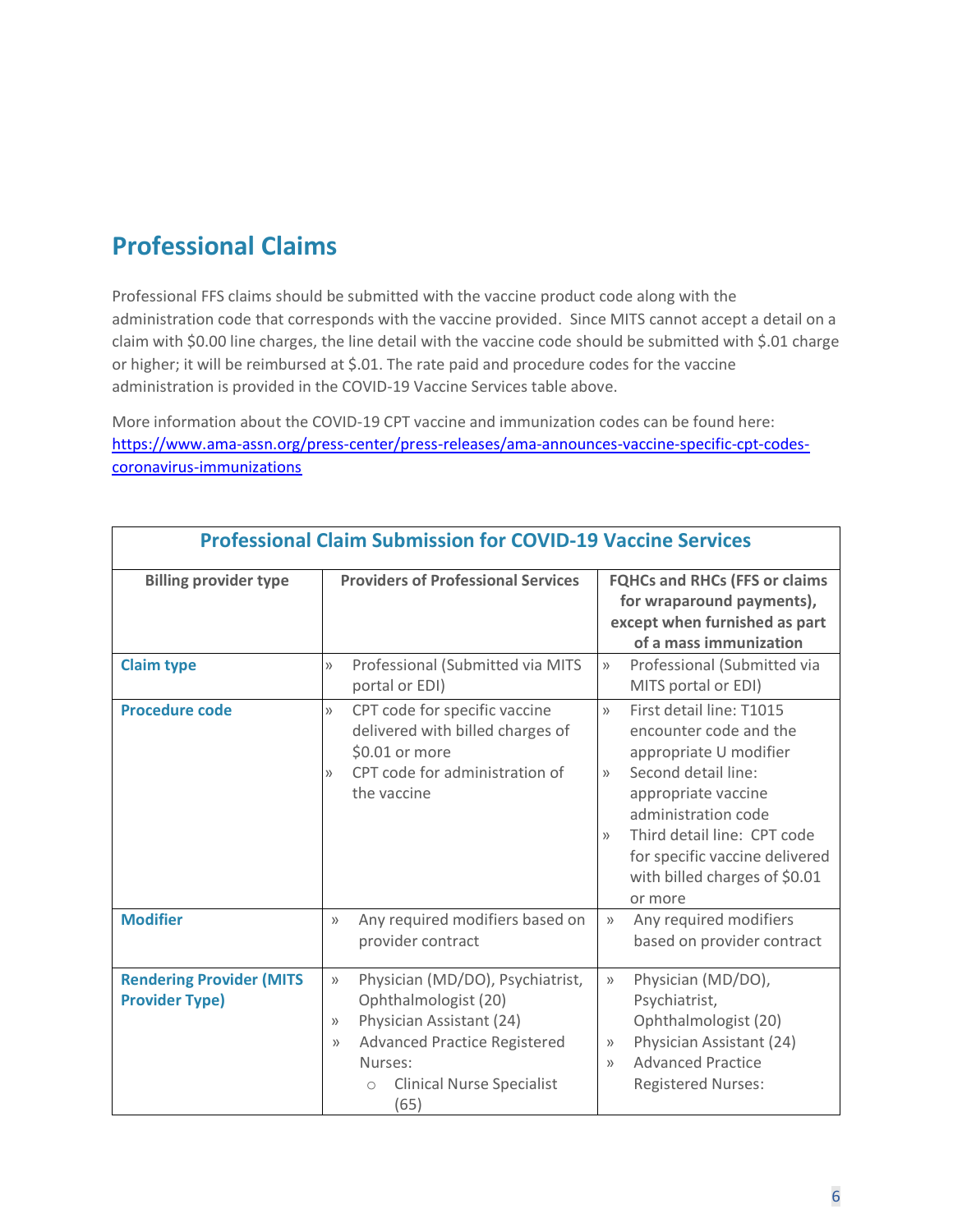|                                                           | <b>Certified Nurse Midwife</b><br>$\circ$<br>(71)<br><b>Certified Nurse Practitioner</b><br>$\bigcirc$<br>(72)<br>Pharmacist (69)<br>$\rangle$<br>Registered Nurse (38) and<br>$\rangle$<br><b>Licensed Practical Nurse</b><br>Refer to provider<br>$\circ$<br>specific materials for<br>how this should be<br>reflected on the claim<br>Dentist (30) when billing on a<br>>><br>professional claim (see below for<br>dental claim instructions)<br>Podiatrist (36) effective<br>»<br>4/1/2021                                                                                                                                                                                                                                                                                                                                                                                                                                                                                 | <b>Clinical Nurse</b><br>$\circ$<br>Specialist (65)<br><b>Certified Nurse</b><br>$\bigcirc$<br>Midwife (71)<br><b>Certified Nurse</b><br>$\circ$<br>Practitioner (72)<br>Pharmacist (69)<br>$\rangle\rangle$<br><b>Registered Nurse</b><br>$\rangle$<br>When furnished by<br>$\circ$<br>an RN, the<br>supervising or<br>overseeing medical<br>practitioner should<br>be reported as<br>rendering on the<br>claim<br>Dentist (30)<br>$\rangle$<br>Podiatrist (36) effective<br>$\rangle$<br>4/1/2021 |
|-----------------------------------------------------------|--------------------------------------------------------------------------------------------------------------------------------------------------------------------------------------------------------------------------------------------------------------------------------------------------------------------------------------------------------------------------------------------------------------------------------------------------------------------------------------------------------------------------------------------------------------------------------------------------------------------------------------------------------------------------------------------------------------------------------------------------------------------------------------------------------------------------------------------------------------------------------------------------------------------------------------------------------------------------------|-----------------------------------------------------------------------------------------------------------------------------------------------------------------------------------------------------------------------------------------------------------------------------------------------------------------------------------------------------------------------------------------------------------------------------------------------------------------------------------------------------|
| <b>Billing (pay-to) providers</b><br>(MITS Provider Type) | Physician, Psychiatrist,<br>$\rangle$<br>Ophthalmologist (20)<br>Pharmacist (69)<br>$\rangle\rangle$<br>Pharmacy (70)<br>$\rangle\rangle$<br>Physician Assistant (24)<br>$\rangle$<br>Advanced Practice Registered<br>$\rangle$<br>Nurses:<br><b>Clinical Nurse Specialist</b><br>$\bigcirc$<br>(65)<br><b>Certified Nurse Midwife</b><br>$\bigcirc$<br>(71)<br><b>Certified Nurse Practitioner</b><br>$\circ$<br>(72)<br>Professional Medical Group (21)<br>$\rangle$<br>Outpatient Hospital (01)<br>$\rangle\rangle$<br>Psychiatric Hospital (02)<br>$\rangle\rangle$<br>Ambulatory Surgery Centers (46)<br>$\rangle\rangle$<br>Dialysis Centers (59)<br>$\rangle\rangle$<br>Community behavioral health<br>$\rangle$<br>agencies certified by the Ohio<br>Department of Mental Health<br>and Addiction Services<br>(OhioMHAS) (84, 95)<br>Dentist (30) or Dental Group (31)<br>$\rangle$<br>billing on a professional claim<br>(see below for dental claim<br>instructions) | <b>Federally Qualified Health</b><br>$\rangle$<br>Center (12)<br>Rural Health Clinic (05)<br>$\rangle$                                                                                                                                                                                                                                                                                                                                                                                              |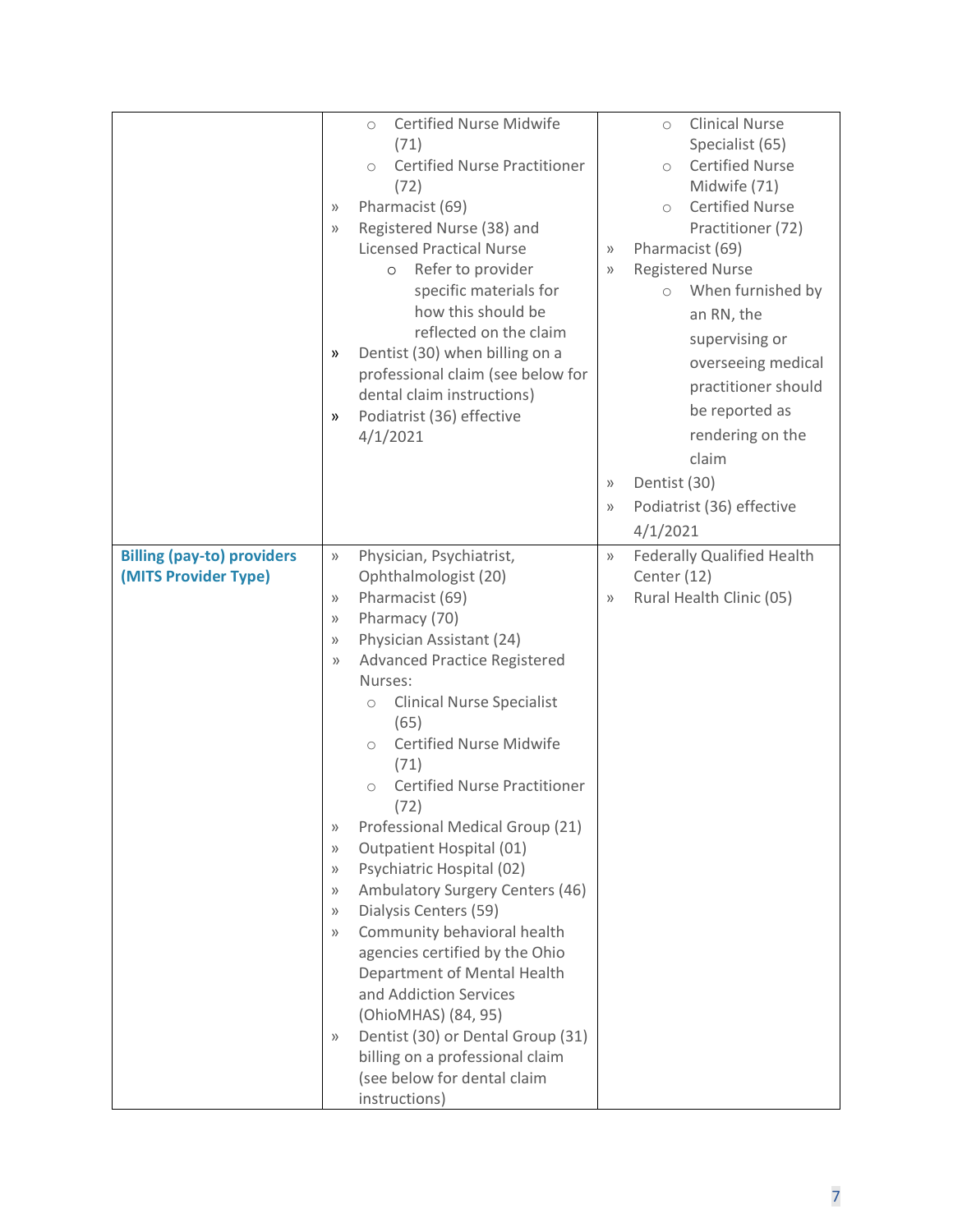| Podiatrist (36) effective<br>$\rightarrow$<br>4/1/2021 |  |
|--------------------------------------------------------|--|
|--------------------------------------------------------|--|

\*These instructions do not apply to Medicare crossover claims. Provider-submitted crossover claims should be submitted with the information provided by Medicare on the explanation of medical benefits (EOMB).

## **Hospital Providers and Institutional Claims**

#### **Outpatient and Psychiatric Hospitals – Vaccine Administration**

#### **Vaccine CPT codes 91300, 91301, and 91303:**

When billing the COVID-19 vaccine codes 91300, 91301, and 91303, **outpatient hospitals and psychiatric hospitals** must use Revenue Center Code (RCC) 25X or 636 with a charge of \$0.01 or higher. A National Drug Code (NDC) should be reported when available, however, it is currently exempt from the NDC validation process when reported with RCC 25X or 636. Although the vaccine is obtained free of charge at this time, providers cannot bill with a zero charge because MITS will deny a detail with \$0.00 charges on an outpatient claim.

**Psychiatric hospitals** must append modifier HE to the vaccine code. Depending on other services billed on the same date of service, payment for CPT code 91300, 91301, or 91303 will either be packaged for \$0.00 or paid \$0.01 from the Provider Administered Pharmaceutical Fee Schedule.

#### **Vaccine administration CPT codes 0001A, 0002A, 0003A, 0004A, 0011A, 0012A, 0013A, and 0031A:**

ODM will reimburse all outpatient hospitals and psychiatric hospitals for administering the COVID-19 vaccine at the listed price in the table on page 3 of this document. The vaccine administration codes should not be packaged or bundled; ODM intends to reimburse for the vaccine administration regardless if other services (E&M, Medical Visit, significant procedure, etc.) are performed on the same date of service.

To bypass the grouper packaging logic, ODM is requiring the vaccination administration codes to be billed using RCC 771 with modifier HE.

#### **Ambulatory Surgery Centers – Vaccine Administration**

Depending on other services billed on the same date of service, payment for CPT codes 91300, 91301, and 91303 billed with RCC 636 will either be packaged for \$0.00 or paid \$0.01 from the Provider Administered Pharmaceutical Fee Schedule when EAPG determines separate payment is allowed. An NDC should be reported when available, however, it is currently exempt from the NDC validation process when reported with RCC 636.

Vaccination Administration CPT codes 0001A, 0002A, 0003A, 0004A, 0011A,0012A, 0013A, and 0031A are reimbursed at \$22.67 (through 3/14/2021) or \$37.98 (as of 3/15/2021) per administration in ASCs. These are the only vaccination administration codes allowed under ASCs.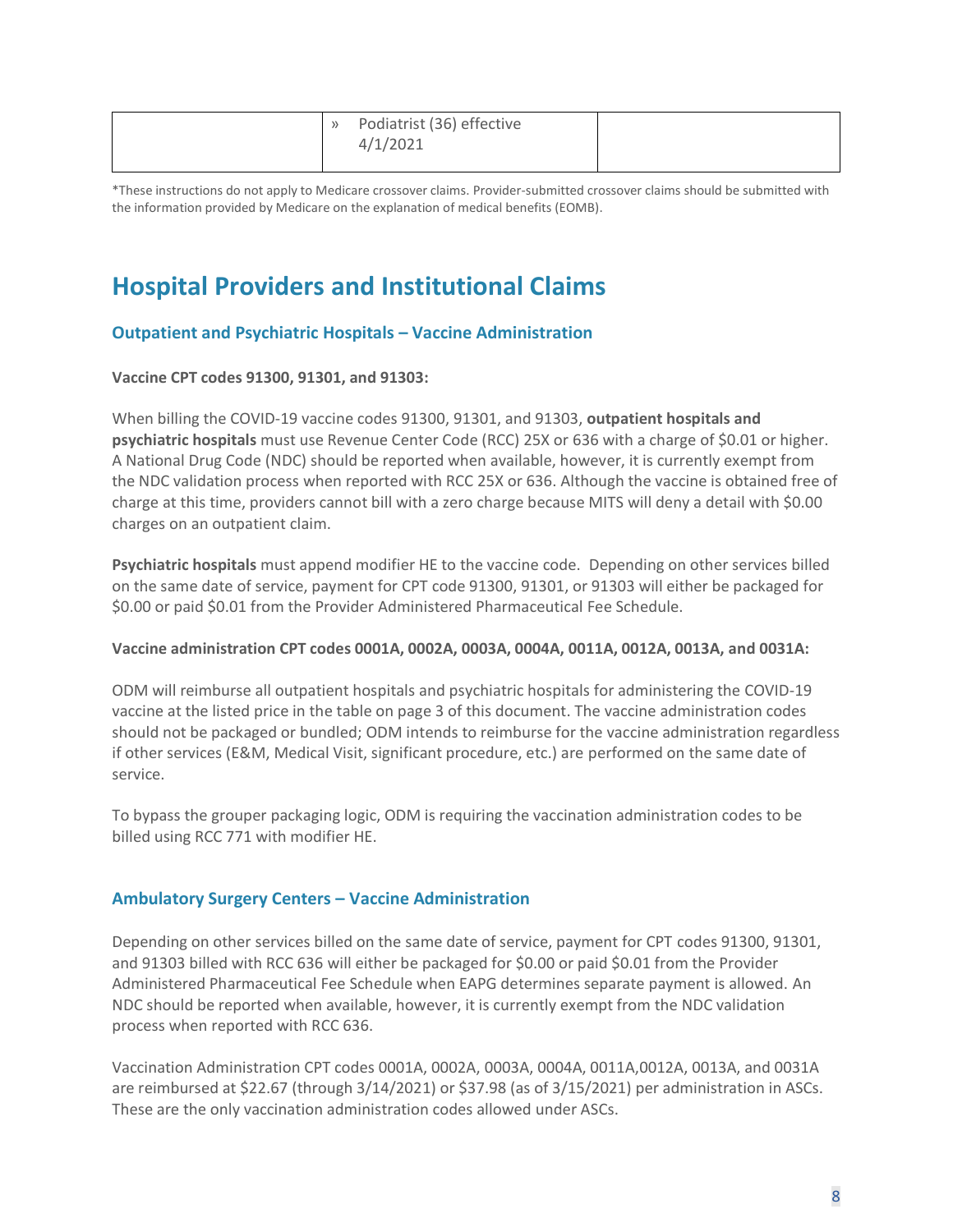ODM cannot bypass EAPG for ASCs therefore, the Department will be paying ASCs the average rate of \$22.67 through 3/14/2021 by paying EAPG 459 – Vaccine Administration – at 60.09% of the calculated EAPG rate. Effective 3/15/2021, the vaccine administration will be paid at \$37.98 per administration by paying EAPG 459 – Vaccine Administration - at 100.69% of the calculated EAPG rate. (We are utilizing the same system methodology in which EAPG 485 is currently paid to ASCs at 223% of the calculated EAPG rate).

### **COVID-19 Treatment Services**

The following COVID-19 treatment services are available to bill on professional and institutional claim forms. Specific instructions for outpatient hospitals and ambulatory surgery centers billing on an institutional claim can be found below.

|                       | <b>COVID-19 Treatment Services - Professional and Institutional Claims</b> |                                                                                                                              |                            |                                                                                                                      |  |
|-----------------------|----------------------------------------------------------------------------|------------------------------------------------------------------------------------------------------------------------------|----------------------------|----------------------------------------------------------------------------------------------------------------------|--|
| <b>Procedure Code</b> | <b>Short Descriptor</b>                                                    | <b>Long Description</b>                                                                                                      | <b>Effective Date</b>      | <b>Payment rate</b>                                                                                                  |  |
| M0243                 | Casirivi and<br>imdevi infusion                                            | Intravenous<br>infusion includes<br>infusion and post<br>administration<br>monitoring                                        | 11/21/2020                 | \$309.60 (for dates<br>of service through<br>5/5/2021<br>\$414.93 (for dates<br>of service<br>5/6/2021 and<br>after) |  |
| Q0243                 | Casirivimab and<br>imdevimab                                               | Injection,<br>casirivimab and<br>imdevimab, 2400<br>mg                                                                       | 11/9/2020                  | \$0.01                                                                                                               |  |
| M0239                 | Bamlanivimab-<br>xxxx infusion                                             | Intravenous<br>infusion includes<br>infusion and post<br>administration<br>monitoring                                        | 11/9/2020-<br>$4/16/2021*$ | \$309.60                                                                                                             |  |
| Q0239                 | Bamlanivimab-<br><b>XXXX</b>                                               | Injection.<br>Bamlanivimab,<br>700 mg                                                                                        | 11/9/2020-<br>$4/16/2021*$ | \$0.01                                                                                                               |  |
| M0245                 | bamlan and<br>etesev infusion                                              | intravenous<br>infusion,<br>bamlanivimab and<br>etesevimab,<br>includes infusion<br>and post<br>administration<br>monitoring | 2/9/2021                   | \$309.60 (for dates<br>of service through<br>5/5/2021<br>\$414.93 (for dates<br>of service<br>5/6/2021 and<br>after) |  |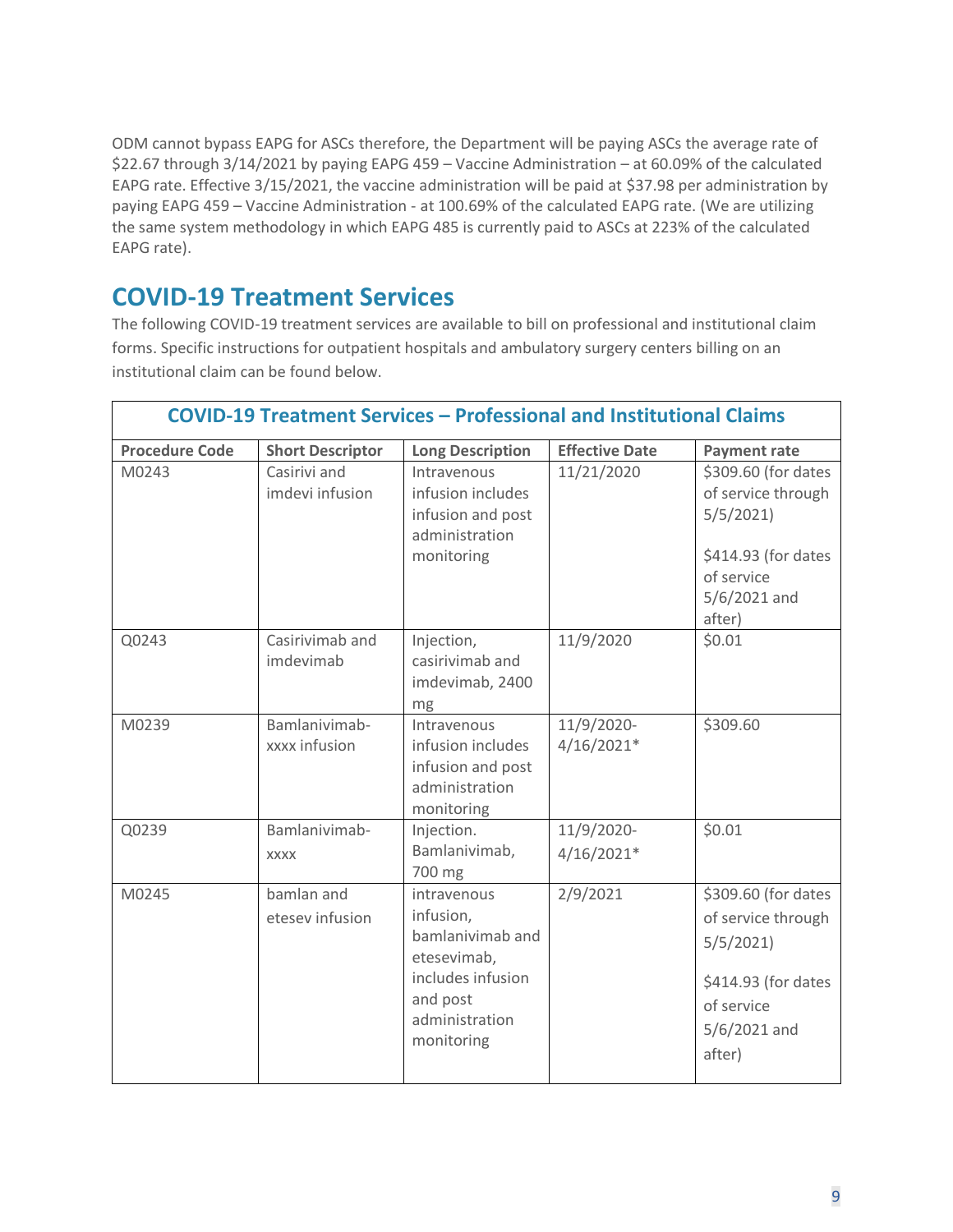| Q0245 | bamlanivimab and | Injection,<br>bamlanivimab and   | 2/9/2021                        | \$0.01    |
|-------|------------------|----------------------------------|---------------------------------|-----------|
|       | etesevima        | etesevimab, 2100                 |                                 |           |
| M0247 | Soltrovimab      | mg<br>Intravenous                | 5/26/2021                       | \$414.93  |
|       | infusion         | infusion,                        |                                 |           |
|       |                  | sotrovimab,<br>includes infusion | (this procedure<br>code will be |           |
|       |                  | and post                         | available to bill on            |           |
|       |                  | administration                   | 6/28/2021                       |           |
| Q0247 | Sotrovimab       | monitoring<br>Injection,         | 5/26/2021                       | By report |
|       |                  | sotrovimab, 500                  |                                 |           |
|       |                  | mg                               | (this procedure<br>code will be |           |
|       |                  |                                  | available to bill on            |           |
| M0240 | Casiri and       | Intravenous                      | 6/28/2021<br>10/1/2021          | \$414.93  |
|       | imdev repeat     | infusion or                      |                                 |           |
|       |                  | subcutaneous                     |                                 |           |
|       |                  | injection,                       |                                 |           |
|       |                  | casirivimab and                  |                                 |           |
|       |                  | imdevimab,<br>includes infusion  |                                 |           |
|       |                  | or injection and                 |                                 |           |
|       |                  | post                             |                                 |           |
|       |                  | administration                   |                                 |           |
|       |                  | monitoring,                      |                                 |           |
|       |                  | subsequent                       |                                 |           |
|       | Casiri and imdev | repeat doses                     |                                 |           |
| M0241 | repeat hm        | Intravenous<br>infusion or       | 10/1/2021                       | \$692.14  |
|       |                  | subcutaneous                     |                                 |           |
|       |                  | injection,                       |                                 |           |
|       |                  | casirivimab and                  |                                 |           |
|       |                  | imdevimab,                       |                                 |           |
|       |                  | includes infusion                |                                 |           |
|       |                  | or injection, and                |                                 |           |
|       |                  | post<br>administration           |                                 |           |
|       |                  | monitoring in the                |                                 |           |
|       |                  | home or                          |                                 |           |
|       |                  | residence. This                  |                                 |           |
|       |                  | includes a                       |                                 |           |
|       |                  | beneficiary's<br>home that has   |                                 |           |
|       |                  | been made                        |                                 |           |
|       |                  | provider-based to                |                                 |           |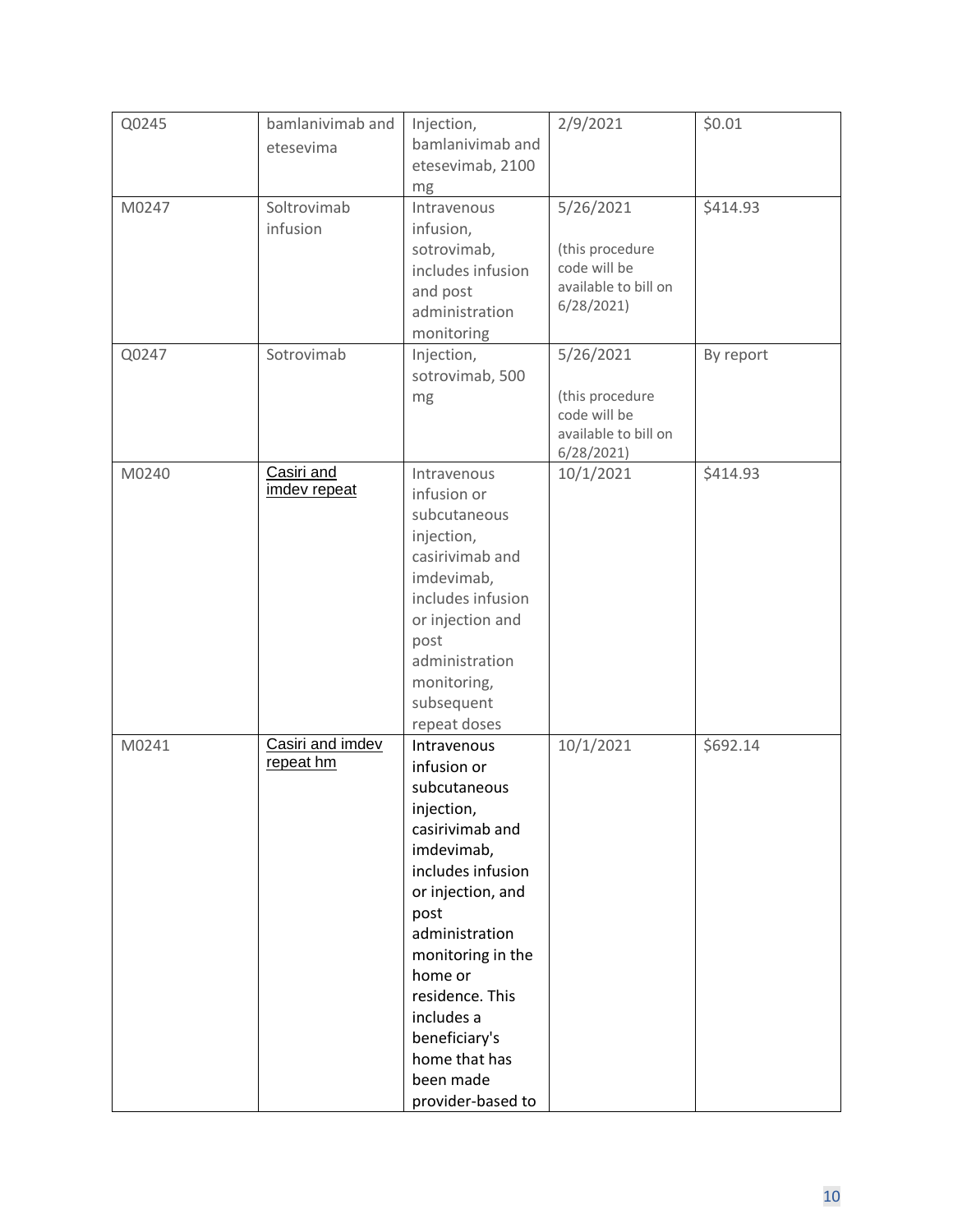|       |                              | the hospital<br>during the covid-<br>19 public health<br>emergency,<br>subsequent<br>repeat doses |           |        |
|-------|------------------------------|---------------------------------------------------------------------------------------------------|-----------|--------|
| Q0240 | Casirivi and<br>imdevi 600mg | Injection,<br>casirivimab and<br>imdevimab, 600<br>mg                                             | 10/1/2021 | \$0.01 |

\*The Food and Drug Administration (FDA) revoked the emergency use authorization therefore this service is no longer covered for dates of service on or after 4/17/2021.

#### **Instructions for outpatient hospitals and ambulatory surgery centers**

Outpatient hospitals should bill COVID-19 treatment codes using Revenue Center Code (RCC) 25X or 636 with a minimum charge of \$0.01. An NDC should be reported when available, however, it is currently exempt when reported with these RCCs. When determined separately payable by the grouper, these codes will reimburse according to the provider administered pharmaceutical fee schedule. These services are covered as a medical benefit only and are not billable by psychiatric hospitals under OPHBH

## **Home Infusions**

The following home infusion services are covered when provided by a physician, physician assistant (PA), advanced practice registered nurse (APRN), or pharmacist. These services are only reimbursable on a professional claim when rendered by these practitioners.

| <b>Home Infusion Services - Professional Claims</b> |                                      |                                                                                                                                                 |                       |                     |
|-----------------------------------------------------|--------------------------------------|-------------------------------------------------------------------------------------------------------------------------------------------------|-----------------------|---------------------|
| <b>Procedure Code</b>                               | <b>Short Descriptor</b>              | <b>Long Description</b>                                                                                                                         | <b>Effective Date</b> | <b>Payment rate</b> |
| M0244                                               | Casirivi and imdevi<br>home infusion | Intravenous infusion,<br>casirivimab and<br>imdebimad included<br>infusion and post<br>administration<br>monitoring in the home<br>or residence | 5/6/2021              | \$692.15            |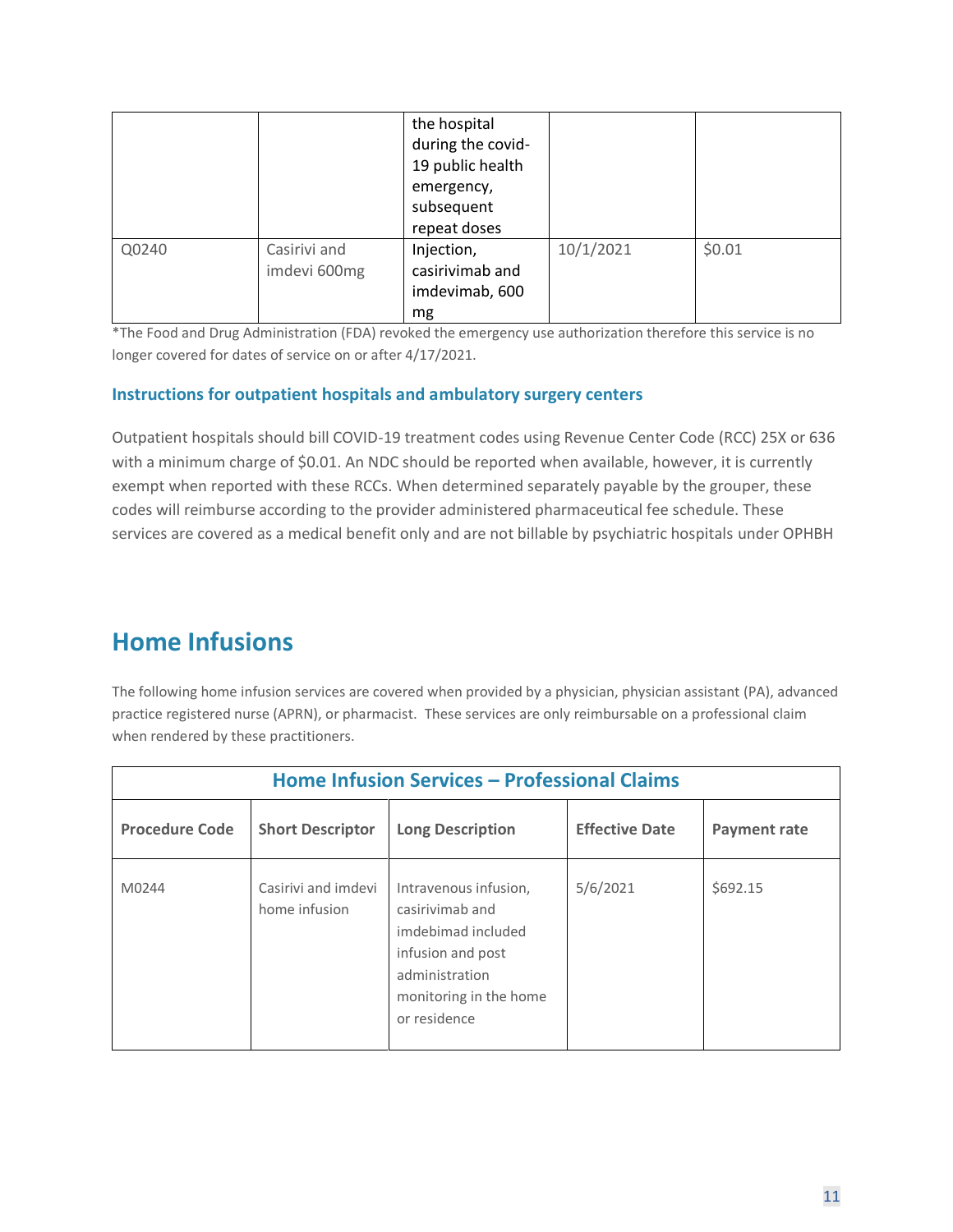| M0246 | Bamlan and etesey<br>home infusion        | Intravenous infusion,<br>bamlanivimab and<br>estesevimab. Includes<br>infusion and post<br>administration<br>monitoring in the home<br>or residence | 5/6/2021                                                                         | \$692.15 |
|-------|-------------------------------------------|-----------------------------------------------------------------------------------------------------------------------------------------------------|----------------------------------------------------------------------------------|----------|
| M0248 | sotrovimab inf,<br>home<br>administration | Intravenous infusion<br>sotrovimab. Includes<br>infusion and post<br>administration<br>monitoring in the home<br>or residence                       | 5/6/2021<br>(this procedure<br>code will be<br>available to bill on<br>6/28/2021 | \$692.15 |

## **Pharmacy Claims**

Pharmacy claims should follow the National Council for Prescription Drug Plans (NCPDP) COVID-19 Vaccination Emergency Preparedness Guidance found here:

[https://www.ncpdp.org/NCPDP/media/pdf/NCPDP-Emergency-Preparedness-Guidance-COVID-19-](https://www.ncpdp.org/NCPDP/media/pdf/NCPDP-Emergency-Preparedness-Guidance-COVID-19-Vaccines.pdf) [Vaccines.pdf](https://www.ncpdp.org/NCPDP/media/pdf/NCPDP-Emergency-Preparedness-Guidance-COVID-19-Vaccines.pdf)

- Medicaid FFS, through its Pharmacy Benefit Manager (PBM) Change Healthcare, can accept pharmacy claims at this time. Further instructions can be found on the ODM website here: https://pharmacy.medicaid.ohio.gov/sites/default/files/20210427 Covid Vaccine Admin Fee Update Pharmacy Notice.pdf#overlay-context=pharmacy-billing-information
- Medicaid managed care plan PBMs can accept pharmacy claims at this time.
- The following fields are required on the NCPDP claim submission:

| Field # | <b>NCPDP</b>                                  | <b>Payer Usage</b> | Comment                                                                                     |
|---------|-----------------------------------------------|--------------------|---------------------------------------------------------------------------------------------|
|         | <b>Field Name</b>                             |                    |                                                                                             |
| 42Ø-DK  | <b>Submission Clarification</b><br>Code (SCC) | <b>RW</b>          | Required for two-dose<br>COVID-19 vaccines. Not<br>required for single-dose<br>vaccines.    |
| 438-E3  | Incentive Amount<br>Submitted                 | <b>RW</b>          | Required when claim is<br>for a COVID-19 vaccine.<br>Amount<br>must be a non-zero<br>value. |
| 44Ø-E5  | <b>Professional Service</b><br>Code           | <b>RW</b>          | 'MA' - Medication<br>Administration code                                                    |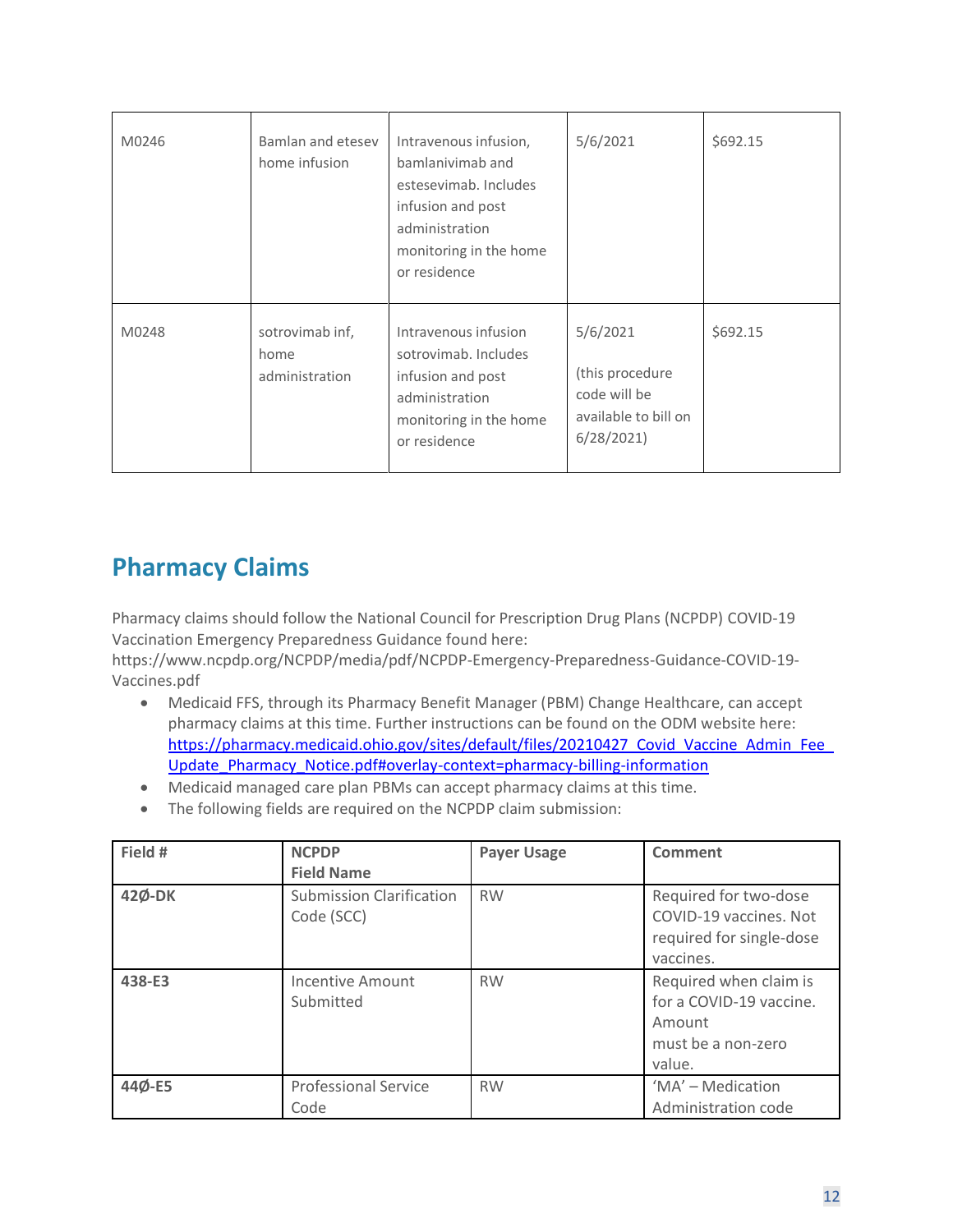|  | required for all claims<br>submitted for a COVID- |
|--|---------------------------------------------------|
|  | 19 vaccine.                                       |

The Submission Clarification Code (SCC) will be used to differentiate the Initial Dose and Final Dose:

|                                        | <b>Initial Dose</b>        | <b>Final Dose</b>          |
|----------------------------------------|----------------------------|----------------------------|
| Submission Clarification Code<br>(SCC) | 2 'Other Override'         | 6 'Starter Dose'           |
| Incentive Amount Submitted             | \$37.98                    | \$37.98                    |
| Professional Service Code              | $^{\prime}$ MA $^{\prime}$ | $^{\prime}$ MA $^{\prime}$ |

**Submission Clarification Code** value of **42** (Prescriber ID Submitted is valid and prescribing requirements have been validated) may be used to override prescriber NPI validation rules when the pharmacist is acting as the prescriber according to federal/state guidance. In addition to Submission Clarification Code of 42, the values of 2 or 6 would also be submitted to identify the dose number.

## **Dental Claims**

Dentists are authorized to administer COVID-19 vaccines as of March 16, 2021. The following CDT codes for vaccine administration should be used when billing these services on a dental claim.

| <b>CDT COVID-19 Vaccine Services</b> |                                           |         |                       |  |  |
|--------------------------------------|-------------------------------------------|---------|-----------------------|--|--|
| Procedure Code                       | Description                               | Rate    | <b>Effective Date</b> |  |  |
| D1701                                | Pfizer BioNTech Covid-19 Vaccine          | \$37.98 | 3/16/2021             |  |  |
|                                      | Administration - first dose ADM SARSCOV2  |         |                       |  |  |
|                                      | 30MCG/0.3ML                               |         |                       |  |  |
| D1702                                | Pfizer BioNTech Covid-19 Vaccine          | \$37.98 | 3/16/2021             |  |  |
|                                      | Administration - second dose ADM          |         |                       |  |  |
|                                      | SARSCOV2 30MCG/0.3ML                      |         |                       |  |  |
| D1703                                | Moderna Covid-19 Vaccine Administration - | \$37.98 | 3/16/2021             |  |  |
|                                      | first dose ADM SARSCOV2 100MCG/0.5ML      |         |                       |  |  |
| D1704                                | Moderna Covid-19 Vaccine Administration - | \$37.98 | 3/16/2021             |  |  |
|                                      | second dose ADM SARSCOV2                  |         |                       |  |  |
|                                      | 100MCG/0.5ML                              |         |                       |  |  |
| D1707                                | Janssen Covid-19 Vaccine Administration - | \$37.98 | 3/16/2021             |  |  |
|                                      | single dose ADM SARSCOV2 VAC AD26 .5ML    |         |                       |  |  |
|                                      |                                           |         |                       |  |  |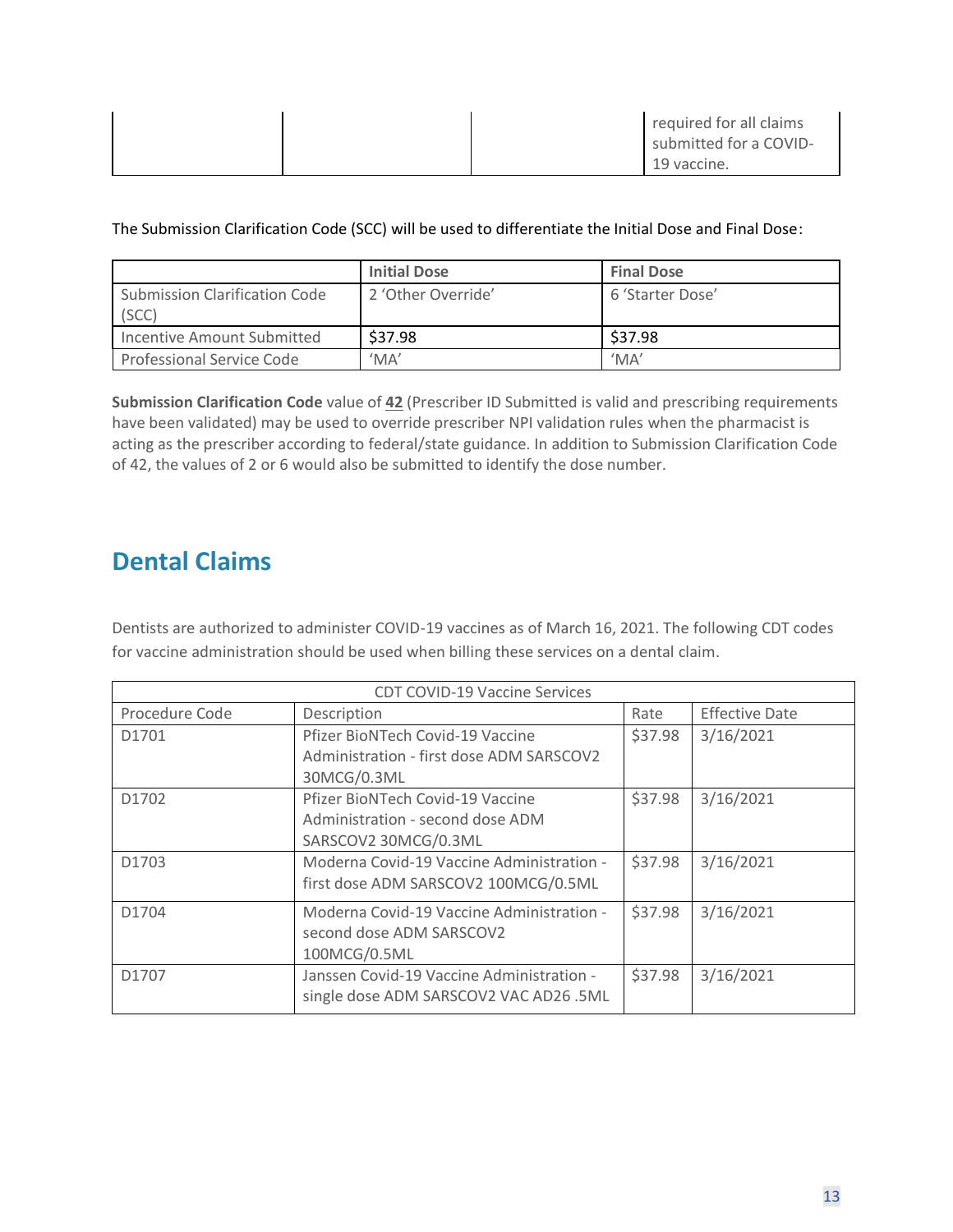## **Instructions for Specific Program Areas**

#### **Federally Qualified Health Center (FQHC) and Rural Health Clinic (RHC) billing:**

ODM payment for a COVID-19 vaccine furnished by an FQHC or RHC is made in accordance with Chapter 5160-28 of the Administrative Code. Except when furnished as part of a mass immunization, a vaccine administered by an FQHC or RHC practitioner is paid under the Prospective Payment System (PPS).

Payment for a vaccine done as part of a mass immunization is made separately outside of the PPS. When a vaccine is done as part of a mass immunization, please follow the policy guidance posted in Medicaid advisory letter (MAL) 655: [Payment for Vaccines Furnished by a Federally Qualified Health Center](https://medicaid.ohio.gov/static/About+Us/PoliciesGuidelines/MAL/MAL-655.pdf)  [\(FQHC\) or Rural Health Clinic \(RHC\).](https://medicaid.ohio.gov/static/About+Us/PoliciesGuidelines/MAL/MAL-655.pdf)

On a claim, an FQHC or RHC must report the appropriate COVID-19 vaccine administration code plus the vaccine itself. Except when furnished by an RN, the practitioner administering the vaccine should be reported as the rendering practitioner on the claim. When furnished by an RN, the supervising/overseeing medical practitioner should be reported as the rendering practitioner on the claim.

For reporting purposes, a COVID-19 vaccine administered at a related off-site location is attributed to the particular FQHC or RHC site whose personnel provided the service.

Added 3/15/2021: In accordance with paragraph (A)(1)(a) of rule 5160-28-03.1 and section (P) of rule 5160-28-01, Ohio Medicaid will pay FQHCs under the PPS when licensed practical nurses (LPNs) and medical assistants (MAs) administer vaccines if all of the following apply:

- It is within their scope of practice
- The administration of the vaccine is being done in accordance with ORC including adhering to supervisory requirements
- An eligible practitioner of FQHC services is supervising the LPN or MA and is reported on the claim; and
- The vaccine is not part of a mass immunization.

#### **Mass immunization by FQHCs and RHCs**

Payment for a vaccine done as part of a mass immunization is made separately outside of the PPS. ODM generally follows Medicare's definition of mass immunization, which is any entity that gives vaccines to multiple individuals at the same location (e.g., at vaccine clinics, shopping malls, grocery stores, senior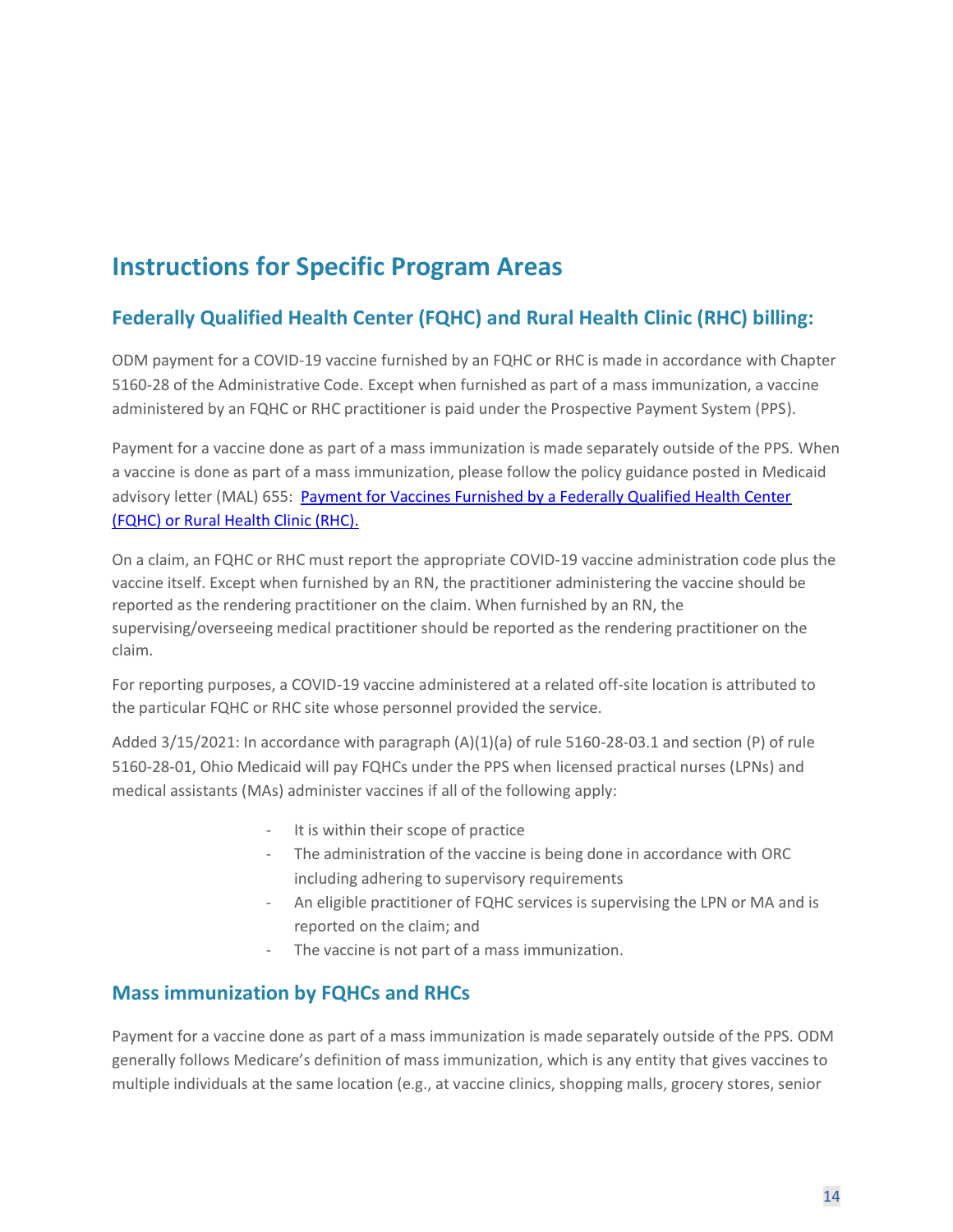citizen homes, and health fairs) on the same date in a short time interval. Mass immunizations furnished by an FQHC or RHC may be done on-site (e.g., in an FQHC's parking lot) or off-site (e.g., at a school).

Mass immunization services should not be reported on claims submitted to ODM for FQHC or RHC visits paid under the PPS, nor should they be reported on claims for wraparound payments.

When a Medicaid recipient is enrolled in an MCP, and the vaccine is given as part of a mass immunization, the MCO is the only payer of a vaccine administered during a mass immunization.

When a Medicaid recipient is not enrolled in an MCP, and the vaccine is done as part of a mass immunization, a claim may be submitted separately as a covered non-FQHC or covered non-RHC service under an FQHC or RHC's "clinic" provider number (provider type 50).

#### **Dialysis Centers**

As set forth in Ohio Administrative Code rule 5160-13-02, covered dialysis services furnished at a dialysis center are made as an all-inclusive composite payment amount per visit. Separate payment may be made for covered professional services of a medical practitioner and for covered laboratory services and pharmaceuticals that are not directly related to dialysis treatment. The administration of a COVID-19 vaccine qualifies for Medicaid payment separately and outside of the all-inclusive composite payment amount. The appropriate COVID-19 vaccine administration and COVID-19 vaccine codes must be billed with Revenue Center Code (RCC) 771.

#### **Home Health Services**

If a vaccine is administered during a home health visit by the home health nurse, the vaccine administration is considered a task performed during the home health visit therefore, the home health agency is not able to bill separately for vaccine administration.

## **Coordination of Benefits**

Coordination of benefits requirements found in Ohio Administrative Code rule 5160-1-08 apply to COVID-19 vaccination services. Since Medicare covers the full cost of the COVID-19 vaccine and administration without cost sharing, ODM does not expect to see many crossover claims. Any providersubmitted crossover claims must include the information returned by the payer on the explanation of Medicare benefits (EOMB).

Concerning uninsured individuals, the CMS, in its December bulleting titled, "Coverage and Reimbursement of COVID-19 Vaccines, Vaccine Administration, and Cost-Sharing under Medicaid, the Children's Health Insurance Program, and Basic Health Program," advise that providers of the vaccine can request reimbursement for the administration of the COVID-19 vaccine through the Health